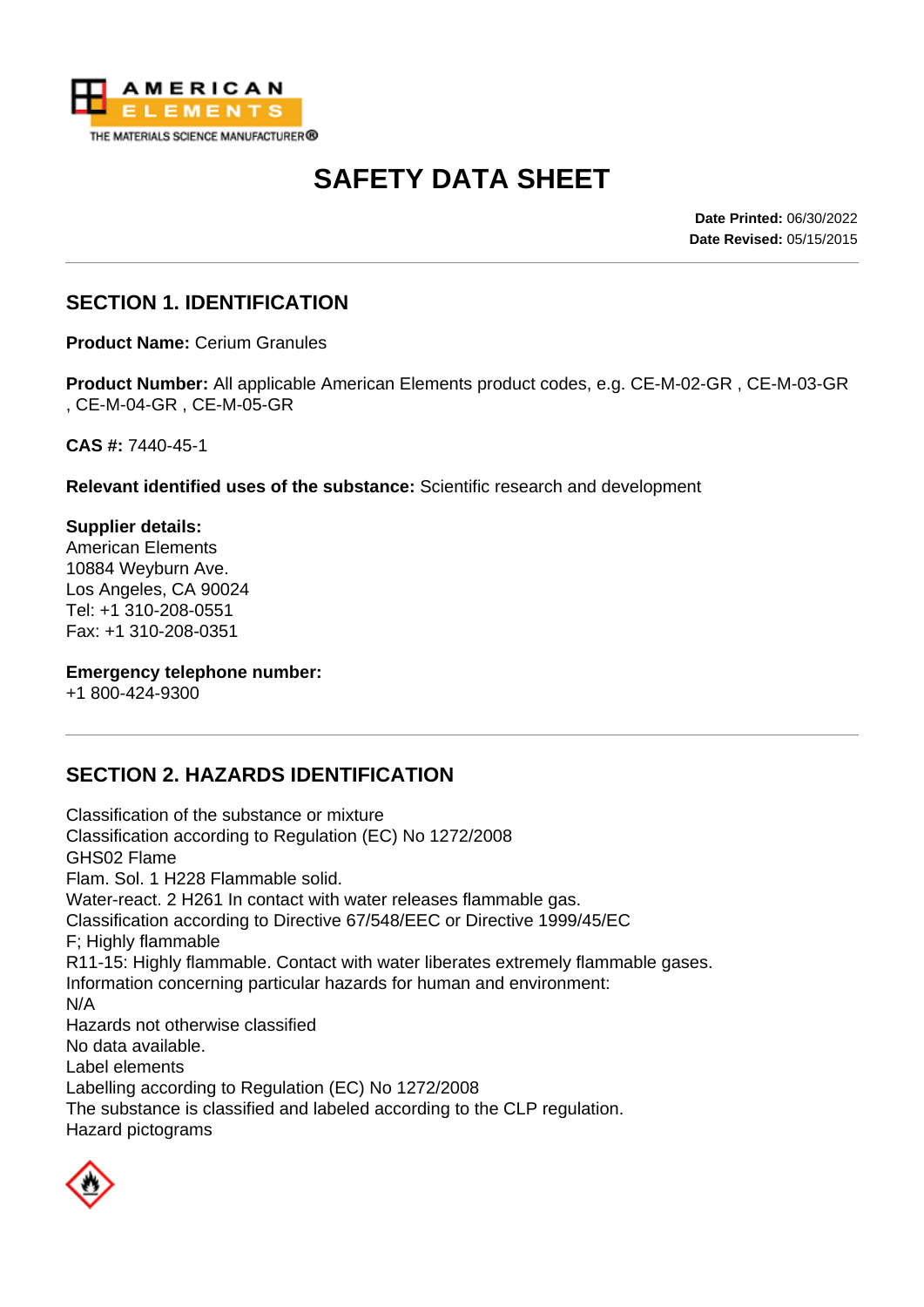GHS02 Signal word: Danger Hazard statements H228 Flammable solid. H261 In contact with water releases flammable gas. Precautionary statements P210 Keep away from heat/sparks/open flames/hot surfaces. No smoking. P231+P232 Handle under inert gas. Protect from moisture. P280 Wear protective gloves/protective clothing/eye protection/face protection. P370+P378 In case of fire: Use for extinction: CO2, sand, extinguishing powder. P402+P404 Store in a dry place. Store in a closed container. P501 Dispose of contents/container in accordance with local/regional/national/international regulations. WHMIS classification B6 - Reactive flammable material Classification system HMIS ratings (scale 0-4) (Hazardous Materials Identification System) HEALTH FIRE REACTIVITY 1 3 3 Health (acute effects)  $= 1$  $Flammability = 3$ Physical Hazard  $= 3$ Other hazards Results of PBT and vPvB assessment: PBT: N/A. vPvB: N/A.

#### **SECTION 3. COMPOSITION/INFORMATION ON INGREDIENTS**

**Substances** CAS No. / Substance Name: 7440-45-1 Cerium Identification number(s): EC number: 231-154-9

#### **SECTION 4. FIRST AID MEASURES**

Description of first aid measures If inhaled: Supply fresh air. If not breathing, provide artificial respiration. Keep patient warm. Seek immediate medical advice. In case of skin contact: Immediately wash with soap and water; rinse thoroughly. Seek immediate medical advice. In case of eye contact: Rinse opened eye for several minutes under running water. Consult a physician.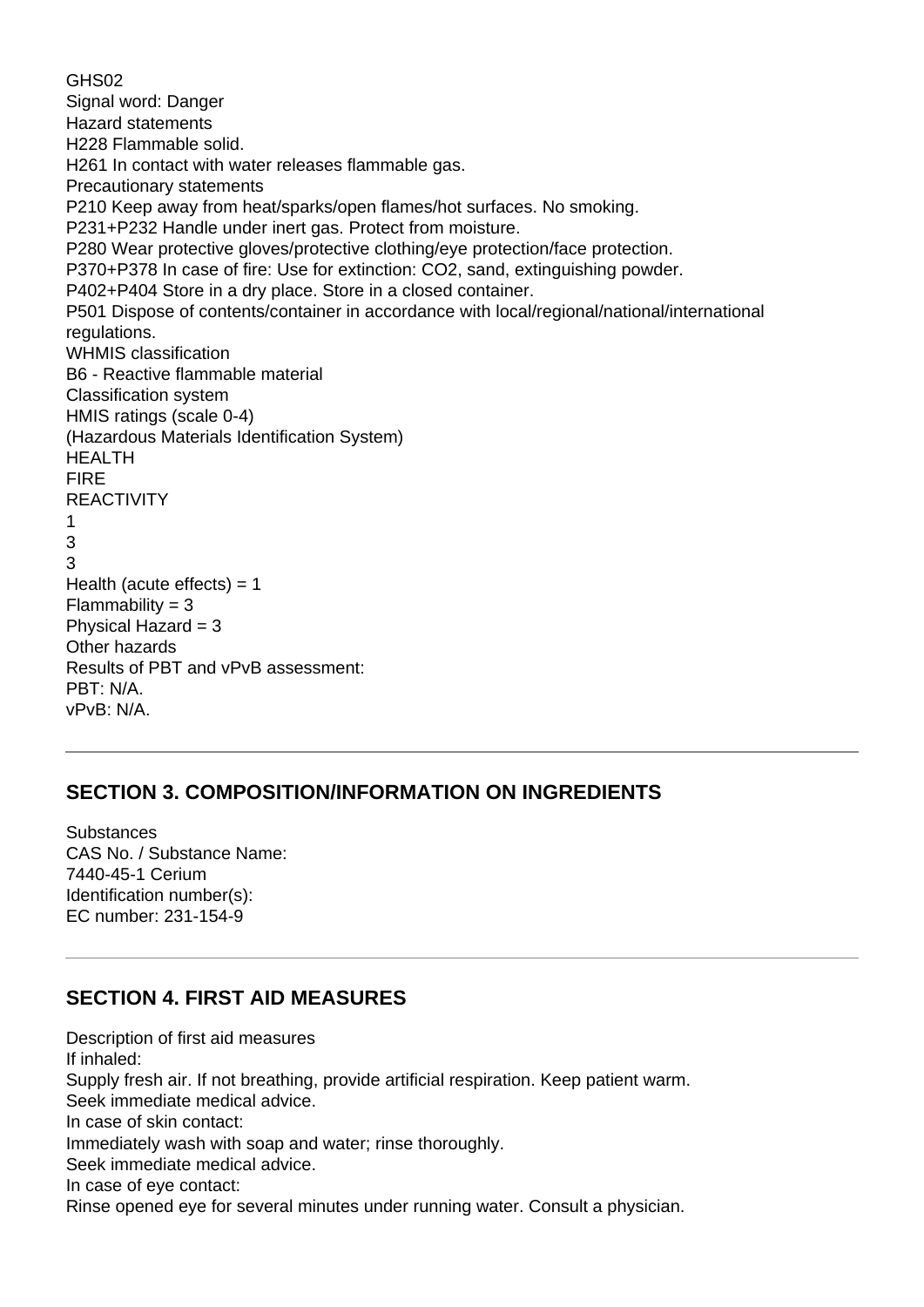If swallowed: Seek medical treatment. Information for doctor Most important symptoms and effects, both acute and delayed No information available. Indication of any immediate medical attention and special treatment needed No information available.

#### **SECTION 5. FIREFIGHTING MEASURES**

Extinguishing media Suitable extinguishing media Special powder for metal fires. Do not use water. For safety reasons unsuitable extinguishing media **Water** Special hazards arising from the substance or mixture If this product is involved in a fire, the following can be released: Metal oxide fume Advice for firefighters Protective equipment: Wear self-contained respirator. Wear fully protective impervious suit.

## **SECTION 6. ACCIDENTAL RELEASE MEASURES**

Personal precautions, protective equipment and emergency procedures Wear protective equipment. Keep unprotected persons away. Ensure adequate ventilation Keep away from ignition sources Environmental precautions: Do not allow material to be released to the environment without official permits. Do not allow product to reach sewage system or any water course. Do not allow to penetrate the ground/soil. Methods and material for containment and cleanup: Keep away from ignition sources. Ensure adequate ventilation. Do not flush with water or aqueous cleansing agents Prevention of secondary hazards: Keep away from ignition sources. Reference to other sections See Section 7 for information on safe handling See Section 8 for information on personal protection equipment. See Section 13 for disposal information.

#### **SECTION 7. HANDLING AND STORAGE**

**Handling** Precautions for safe handling Handle under dry protective gas. Keep container tightly sealed.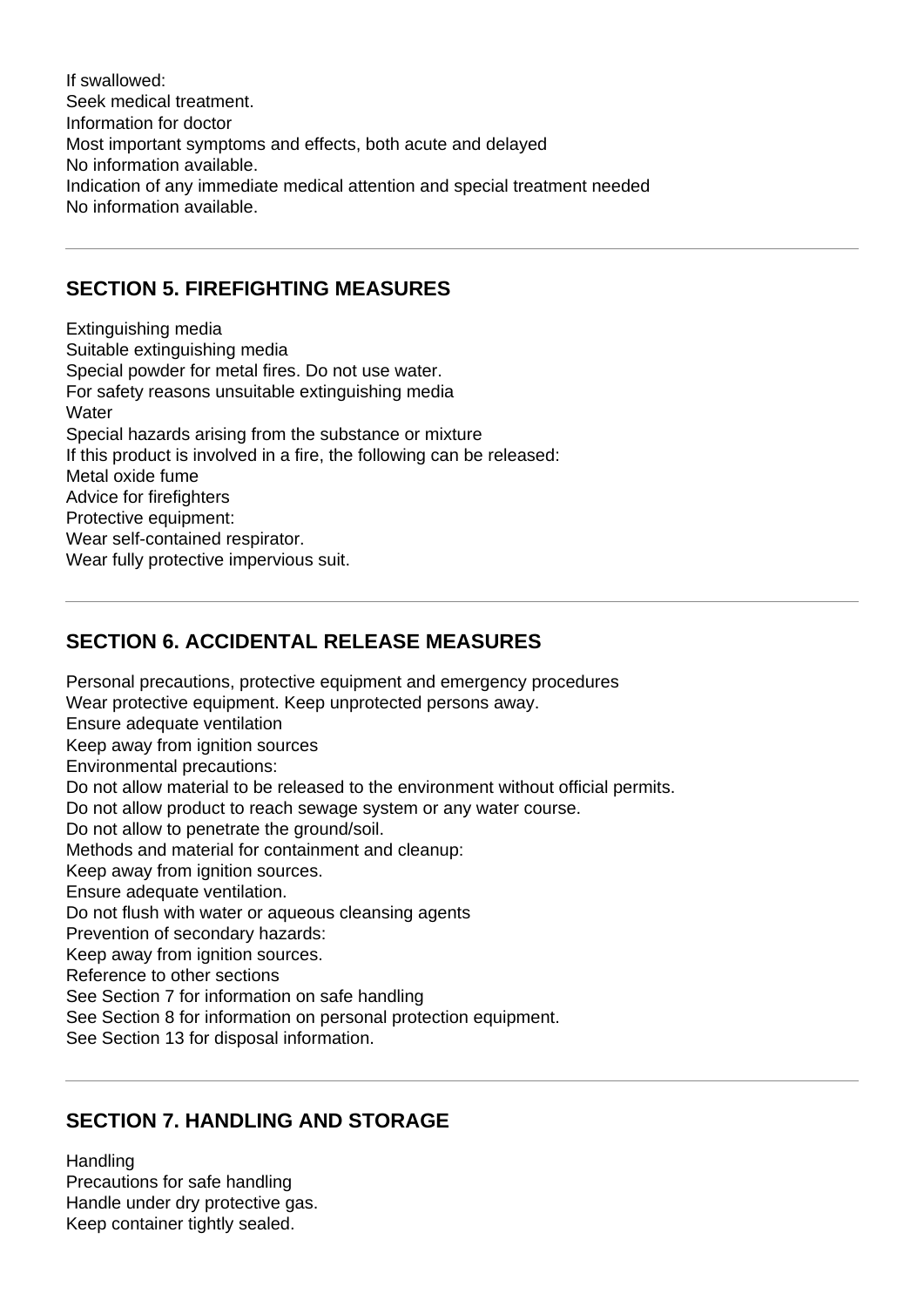Store in cool, dry place in tightly closed containers. Ensure adequate ventilation. Reacts violently with water Information about protection against explosions and fires: Protect against electrostatic charges. Conditions for safe storage, including any incompatibilities **Storage** Requirements to be met by storerooms and receptacles: Store in a cool location. Information about storage in one common storage facility: Store away from halogens. Store away from air. Store away from water/moisture. Further information about storage conditions: Store under dry inert gas. Keep container tightly sealed. Store in cool, dry conditions in well-sealed containers. Protect from humidity and water. Specific end use(s) No information available.

## **SECTION 8. EXPOSURE CONTROLS/PERSONAL PROTECTION**

Additional information about design of technical systems: Properly operating chemical fume hood designed for hazardous chemicals and having an average face velocity of at least 100 feet per minute. Control parameters Components with limit values that require monitoring at the workplace: The product does not contain any relevant quantities of materials with critical values that should be monitored at the workplace. Additional information: No data Exposure controls Personal protective equipment Follow typical general protective and industrial hygiene measures for handling chemicals. Keep away from foodstuffs, beverages and feed. Remove all soiled and contaminated clothing immediately. Wash hands before breaks and at the end of work. Breathing equipment: Use suitable respirator when high concentrations are present. Protection of hands: Impervious gloves Inspect gloves prior to use. Suitability of gloves should be determined both by material and quality, the latter of which may vary by manufacturer. Penetration time of glove material (in minutes) No data available. Eye protection: Safety glasses Full face protection Body protection: Protective work clothing.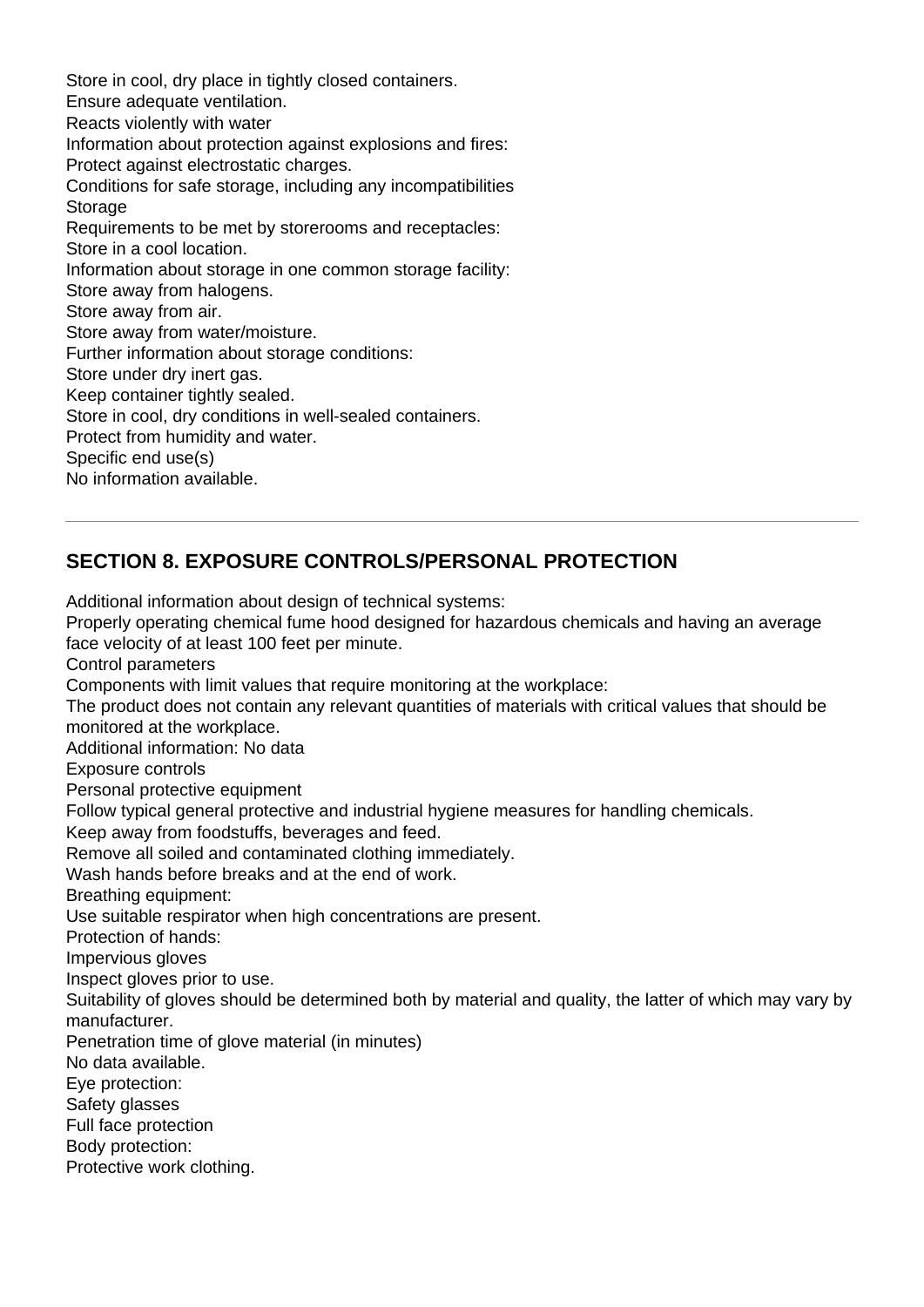### **SECTION 9. PHYSICAL AND CHEMICAL PROPERTIES**

Information on basic physical and chemical properties Appearance: Form: Powder Color: Dark gray Odor: Odorless Odor threshold: No data available. pH: N/A. Melting point/range: 798 °C (1468 °F) Boiling point/range: 3433 °C (6211 °F) Sublimation temperature / start: No data available. Flammability (solid, gas): Highly flammable. Contact with water liberates extremely flammable gases. Ignition temperature: No data available. Decomposition temperature: No data available. Auto igniting: No data available. Danger of explosion: No data available. Explosion limits: Lower: No data available. Upper: No data available. Vapor pressure at 20 °C (68 °F): 0 hPa Density at 20 °C (68 °F): 6.77 g/cm<sup>3</sup> (56.496 lbs/gal) Relative density: No data available. Vapor density: N/A. Evaporation rate: N/A. Solubility in Water (H<sub>2</sub>O): Contact with water releases flammable gases Partition coefficient (n-octanol/water): No data available. Viscosity: Dynamic: N/A. Kinematic: N/A. Other information No further relevant information available

## **SECTION 10. STABILITY AND REACTIVITY**

**Reactivity** In contact with water releases flammable gases which may ignite spontaneously. Chemical stability Stable under recommended storage conditions. Thermal decomposition / conditions to be avoided: Decomposition will not occur if used and stored according to specifications. Possibility of hazardous reactions Contact with water releases flammable gases Conditions to avoid No information available. Incompatible materials: Air **Halogens** Water/moisture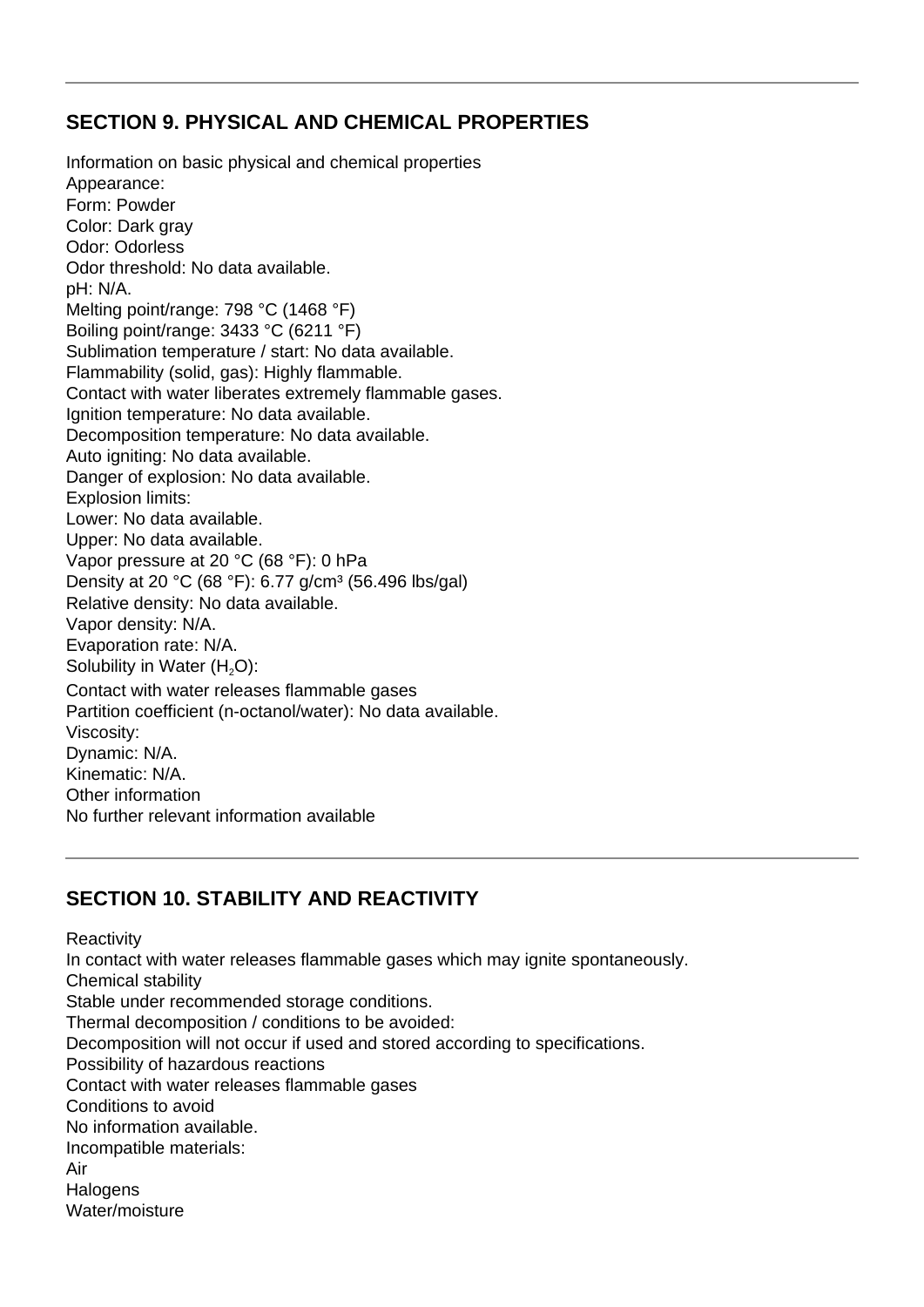## **SECTION 11. TOXICOLOGICAL INFORMATION**

Information on toxicological effects Acute toxicity: N/A LD/LC50 values that are relevant for classification: No data Skin irritation or corrosion: May cause irritation Eye irritation or corrosion: May cause irritation Sensitization: No sensitizing effects known. Germ cell mutagenicity: N/A Carcinogenicity: No classification data on carcinogenic properties of this material is available from the EPA, IARC, NTP, OSHA or ACGIH. Reproductive toxicity: N/A Specific target organ system toxicity - repeated exposure: N/A Specific target organ system toxicity - single exposure: N/A Aspiration hazard: N/A Subacute to chronic toxicity: N/A Additional toxicological information: To the best of our knowledge the acute and chronic toxicity of this substance is not fully known.

## **SECTION 12. ECOLOGICAL INFORMATION**

**Toxicity** Aquatic toxicity: No information available. Persistence and degradability: No information available. Bioaccumulative potential: No information available. Mobility in soil: No information available. Additional ecological information: General notes: Do not allow material to be released to the environment without official permits. Do not allow undiluted product or large quantities to reach ground water, water course or sewage system. Avoid transfer into the environment. Results of PBT and vPvB assessment: PBT: N/A. vPvB: N/A. Other adverse effects No information available.

## **SECTION 13. DISPOSAL CONSIDERATIONS**

Waste treatment methods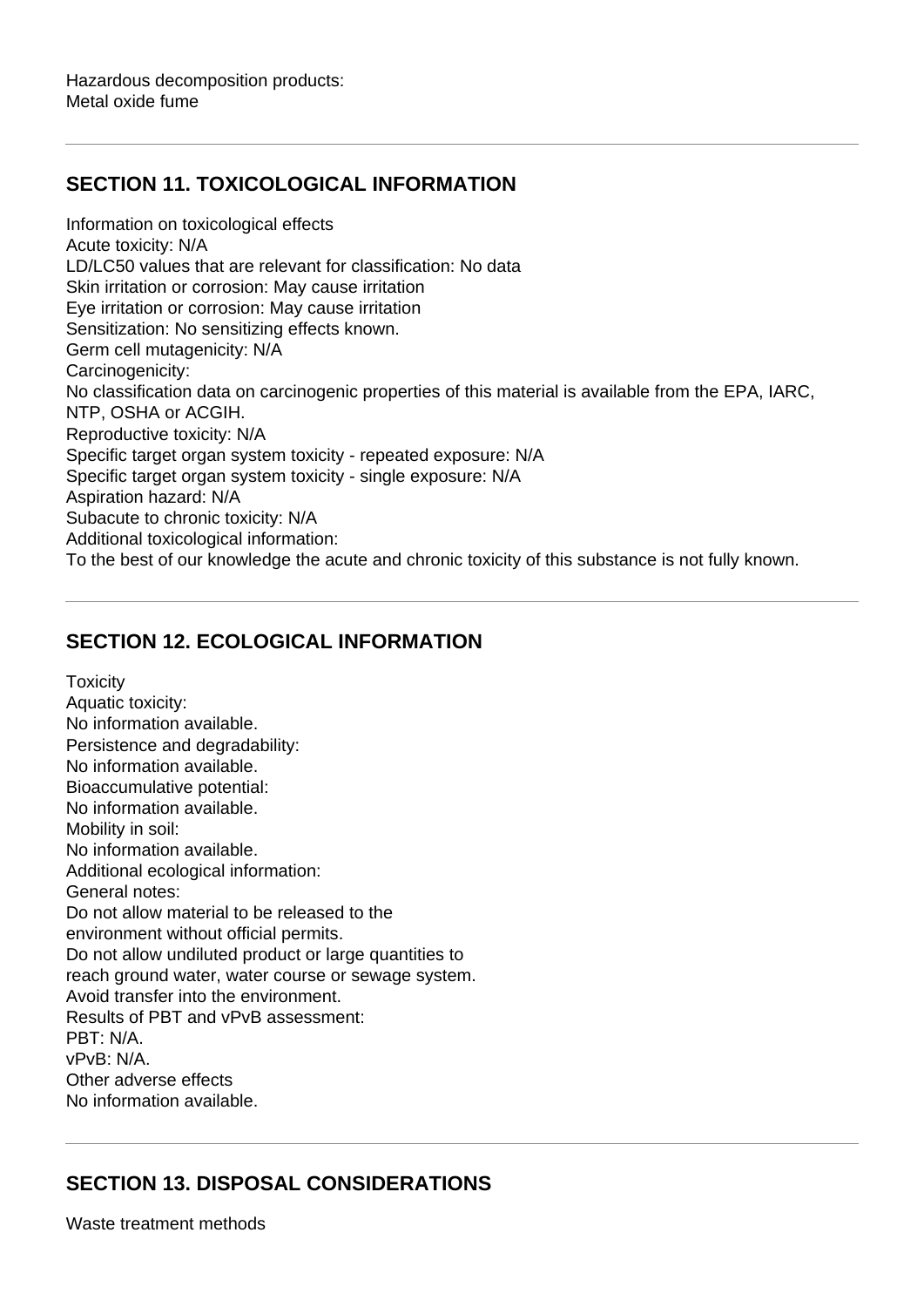Recommendation: Consult state, local or national regulations to ensure proper disposal. Uncleaned packagings: Recommendation: Disposal must be made according to official regulations.

#### **SECTION 14. TRANSPORT INFORMATION**

UN-Number DOT, IMDG, IATA UN3078 UN proper shipping name **DOT Cerium** IMDG, IATA CERIUM Transport hazard class(es) DOT Class 4.3 Substances which, in contact with water, emit flammable gases. Label 4.3 Class 4.3 (W2) Substances which, in contact with water, emit flammable gases Label 4.3 IMDG, IATA Class 4.3 Substances which, in contact with water, emit flammable gases. Label 4.3 Packing group DOT, IMDG, IATA II Environmental hazards: N/A. Special precautions for user Warning: Substances which, in contact with water, emit flammable gases EMS Number: F-G,S-O Transport in bulk according to Annex II of MARPOL73/78 and the IBC Code N/A. Transport/Additional information: **DOT** Marine Pollutant (DOT): No UN "Model Regulation": UN3078, Cerium, 4.3, II

#### **SECTION 15. REGULATORY INFORMATION**